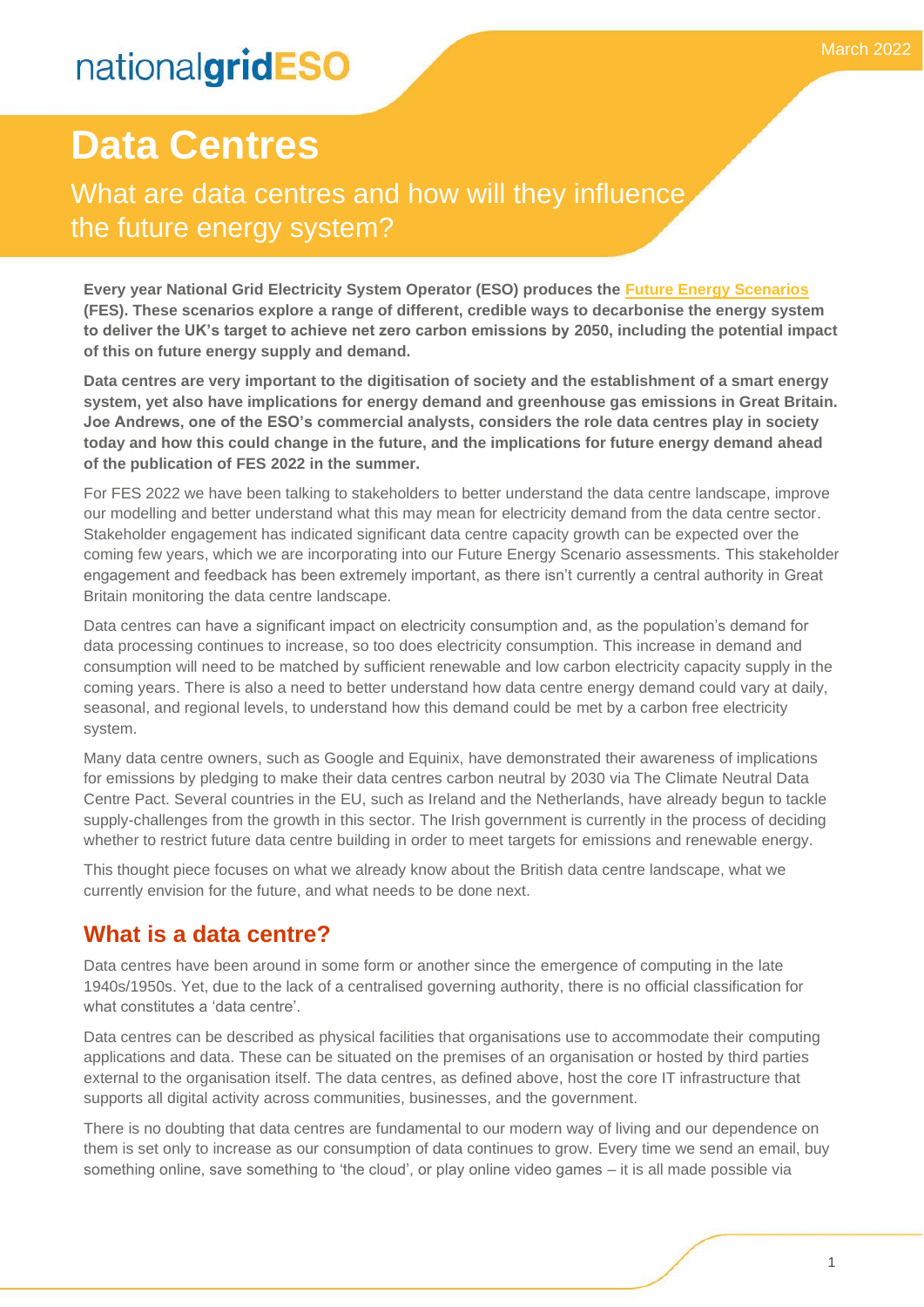processing that goes on inside the data centre. Saving to 'the cloud', while not taking up storage on your own computer, requires the data storage provided by physical data centres at another location. Even old emails that we haven't yet deleted, whilst being saved, are taking up storage and ultimately leave a large digital footprint.

While there is no official classification, there is a general industry-wide consensus that there are four or five dominant types of data centre. Their categorisation typically depends on whether they are owned by one or many organisations, whether they share and manage their own infrastructure and components, how they fit into the topology of other data centres, etc. The key components of any data centre, however, include firewalls, storage systems, servers, routers, switches, and application-delivery controllers.

The dominant types of data centre include:

#### **Enterprise data centres**

- •These data centres are built, owned, and operated by the organisation that uses the IT resource contained within the data centre itself.
- •They are most often likely to be housed on-premises.

#### **Colocation data centres**

- •In this type of data centre, an organisation rents space within a commercial data centre owned by a third party and located off their own premises. The colocation data centre owner hosts the infrastructure (the cooling, bandwidth, physical edifice, security, etc), whilst the organisation which uses it provides and manages the components (switches, firewalls, storage, servers, etc).
- •This way of managing data has often proved more cost-effective than housing an on-site data centre, with many organisations opting to transition in recent times from enterprise to colocation facilities.

### **Cloud data centres**

- •Another form of off-premises commercial data centre. In these, data and applications are hosted by commercial cloud services providers such as Microsoft, IBM Cloud, Google, Amazon Web Services, etc.
- •Unlike colocation facilities, organisations do not provide or manage components in the data centre.

### **Hyperscale data centres**

- •Hyperscale data centres are renowned for their sheer size typically at least 10,000sq ft with more than 50,000 computing and storage servers.
- •They are often owned and operated by the organisation which they support (Google, AWS and Microsoft all own several hyperscale data centres).
- •Hyperscale computing is critical for cloud services and big data storage. Efficiency, ultra-high speeds and high fibre count networks typically go hand in hand with hyperscale facilities.
- •They are the fastest-growing type of data centre in the UK.

#### **Managed Services data centres**

•These data centres are managed by a third party (or a managed services provider) on behalf of an organisation. The organisation leases the equipment and infrastructure instead of buying it.

### **What does the current GB landscape look like?**

Data centres have long been recognised as entities that consume large quantities of energy and, despite modern sites having improved PUE (Power Usage Effectiveness) ratings, they are still believed to be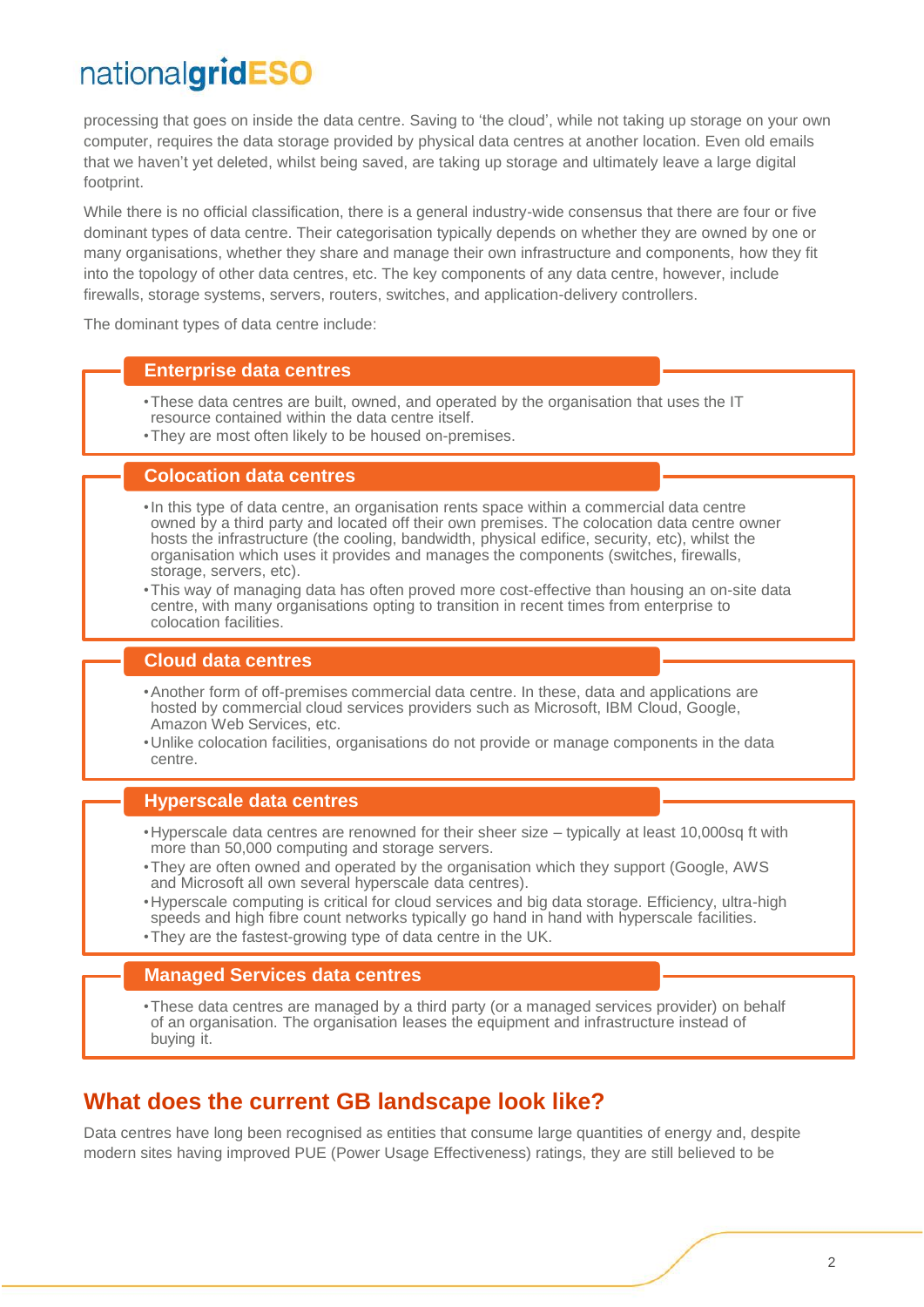responsible for at least 1% of global electricity consumption. <sup>1</sup> Much of this is due to our hunger for instant-data processing; data centres are kept running 24/7 so our demands can be processed immediately. This can lead to up to 90% of energy consumed by a data centre being wasted whilst the systems are idling and waiting for the next surge of traffic, with only 10% used for actual heavy computation work. To avoid IT components becoming dangerously overheated, a lot of electricity is spent on keeping the facilities as temperature controlled, optimised environments – up to 40% of a facility's electricity consumption can go towards cooling the servers.

Research has shown us that the United Kingdom has the largest data centre capacity in Europe, with London being the continent's data centre hub. This is largely due to the size of the capital's financial centre, as well as the extensive size and reach of its fibre capacity, making it an attractive location to build. Consequently, there are between 400-600 known commercial data centres in Britain, split predominantly between colocation and hyperscale operators – accounting for 2.5% of the UK's electricity consumption. London, along with the other established data centre markets (Frankfurt, Amsterdam, Paris, Dublin), is now beginning to see data centre development running into physical limitations (Amsterdam has even announced a temporary development moratorium on new builds as land and power remain scarce across the state). This has given rise to the emergence of secondary markets such as Norway, Oslo, Berlin, and Reykjavik.

## **The future GB landscape:**

Despite the limitations quoted above, the overall story for data centres in Britain over the coming decade will still be one of growth, with most of this growth being concentrated in London. Recent announcements and plans to build from data centre operators, in addition to market trends, have produced estimates of an almost doubling in colocation facility average power consumption between 2021-2030. This is accompanied by a potential more than ten-fold increase in hyperscale. This would amount to approximately just under 6% of the UK's total electricity consumption by 2030. Forecasting beyond 2030 towards 2050 is naturally more difficult, given the timeframe for un-foreseeable developments in data processing needs and solutions. The uncertainties around future data processing applications, the longevity of Moore's law<sup>2</sup>, the future role of disruptive technologies, and the current lack of a government agency tasked with tracking the GB data centre landscape, will all play their part. Regardless of this, if we were to use existing market data and modelling projections, this could point to annual data centre electricity consumptions of between 3.6 TWh in 2020 to as much as 35 TWh by 2050.



*Figure 1: Range of uncertainty of GB data centre electricity demand between today and 2050*

<sup>1</sup> PUE (Power Usage Effectiveness) is a ratio that describes how efficiently a data centre uses energy. The lower the rating, the better the score.

<sup>&</sup>lt;sup>2</sup> Moore's law refers to the observation that the number of transistors in a dense integrated circuit (IC) doubles every two years. This allows for greater efficiency and data centre capability. It is an observation rather than a law of physics.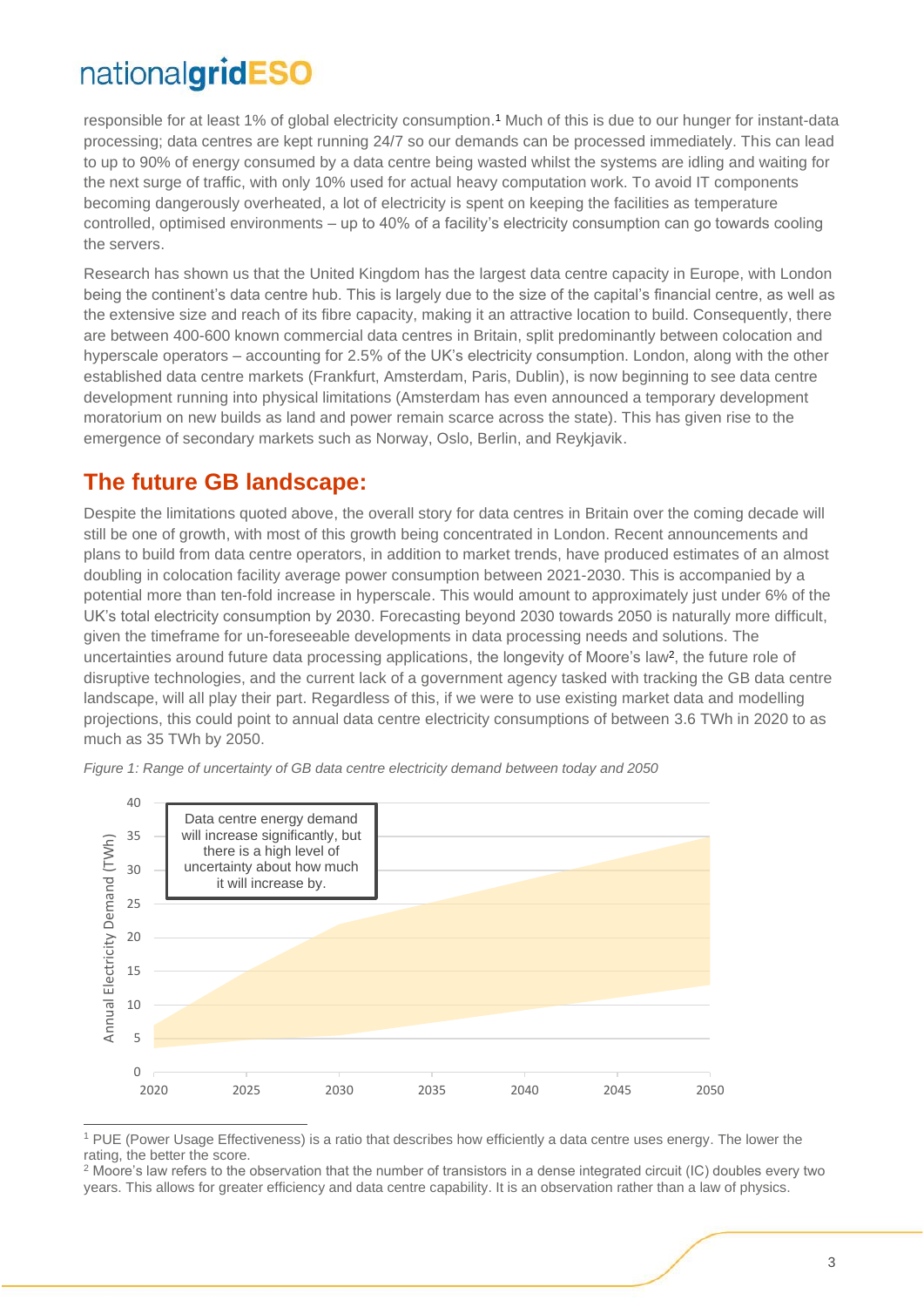## **What are the drivers for data centre growth?**

This growth in data centres and their electricity consumption has many contributors. These drivers are ultimately all linked by the exponential year-on-year data consumption that they incite globally. In 2011, 1.8 ZB (zettabytes, 1.8 trillion gigabytes) of digital information were created. This reached 2.8 ZB in 2012, and by 2020 there was an estimated 44 ZB of data in the global datasphere.

One principal driver is an increasingly IT literate population, among an increasing UK population. Not only is the overall population rising, the percentage of the population connected to the internet is also on the up as we become an increasingly digital society. In 2005, 55% of the 60.3 million people living in the UK had household internet access. By 2010, the population had grown to 63.5 million but with 73% of households having access to the internet. The amount of internet users grew to 90% of the 67.1 million people living in the UK by 2018. This means the number of internet users consuming data in the UK nearly doubled in just 13 years between 2005-2018. Thus, the demand for additional data centres, required to process this increase in data consumption, is unsurprising.

As well as more people consuming data, the average person is consuming more data than they would have in the past. As we advance further into the digital era, people are increasingly abandoning their CD and DVD players in favour of online streaming services such as Netflix, Spotify, etc. These data-intensive services are accessed remotely over the internet, which requires the support of a data centre, and can be accessed at any time on a range of devices. We do not need to own a CD or have music stored on our phone to listen to it anymore, instead we can save this data to 'the cloud' and still have access to it anywhere, at any time, as long as we have an internet connection.

This change in societal behaviour is reflected in the growth of hyperscale data centres (often owned/leased by cloud service providers), which generally provide cloud and storage services. In Ireland, where cloud service providers such as Google host their European headquarters, hyperscale data centre average power consumption is expected to grow by up to 200% between 2021-2030.

Another key change in societal behaviour, albeit an initially forced change, is the growth of remote services to facilitate hybrid working because of the Covid-19 pandemic. There was a surge in demand for data services, such as cloud application delivery (e.g., Salesforce and Power BI), as well as an increased reliance on video calls, when many people were first instructed to work from home. Since then, the pandemic has fundamentally changed the way we view work. With many companies expressing support for the continuation of 'hybrid' working, we expect remote services required for those working from home will continue to increase demand of data centres.

## **The Internet of Things and smart technology**

The development of data-generating and data-hungry technologies are arguably the greatest contributor to the ongoing explosion of digital information.

The Internet of Things (IoT) relates to the network of physical objects that are embedded with sensors, software, processing ability and connectivity which enables them to connect, collect and exchange data with other devices over the internet. Artificial intelligence has advanced the IoT further in recent times through machine learning - the study of computer algorithms which can automatically improve through experience and the use of data. The IoT has facilitated the development of a smart (Self-Monitoring, Analysis and Reporting Technology) energy system, allowing us to control and track home appliances like thermostats and lighting from our smartphones. However, it has simultaneously created a myriad of additional data points, all of which require the support of additional data processing (via a data centre).

This digitisation of existing processes is set only to rise, with the global Smart Home market revenue set to jump from £29 billion in 2017 to £152 billion by 2026.<sup>3</sup> Other industries outside the home, such as healthcare

<sup>3</sup> [Global Smart Home Revenue Change,](https://www.statista.com/outlook/dmo/smart-home/worldwide#revenue) 2017-2026.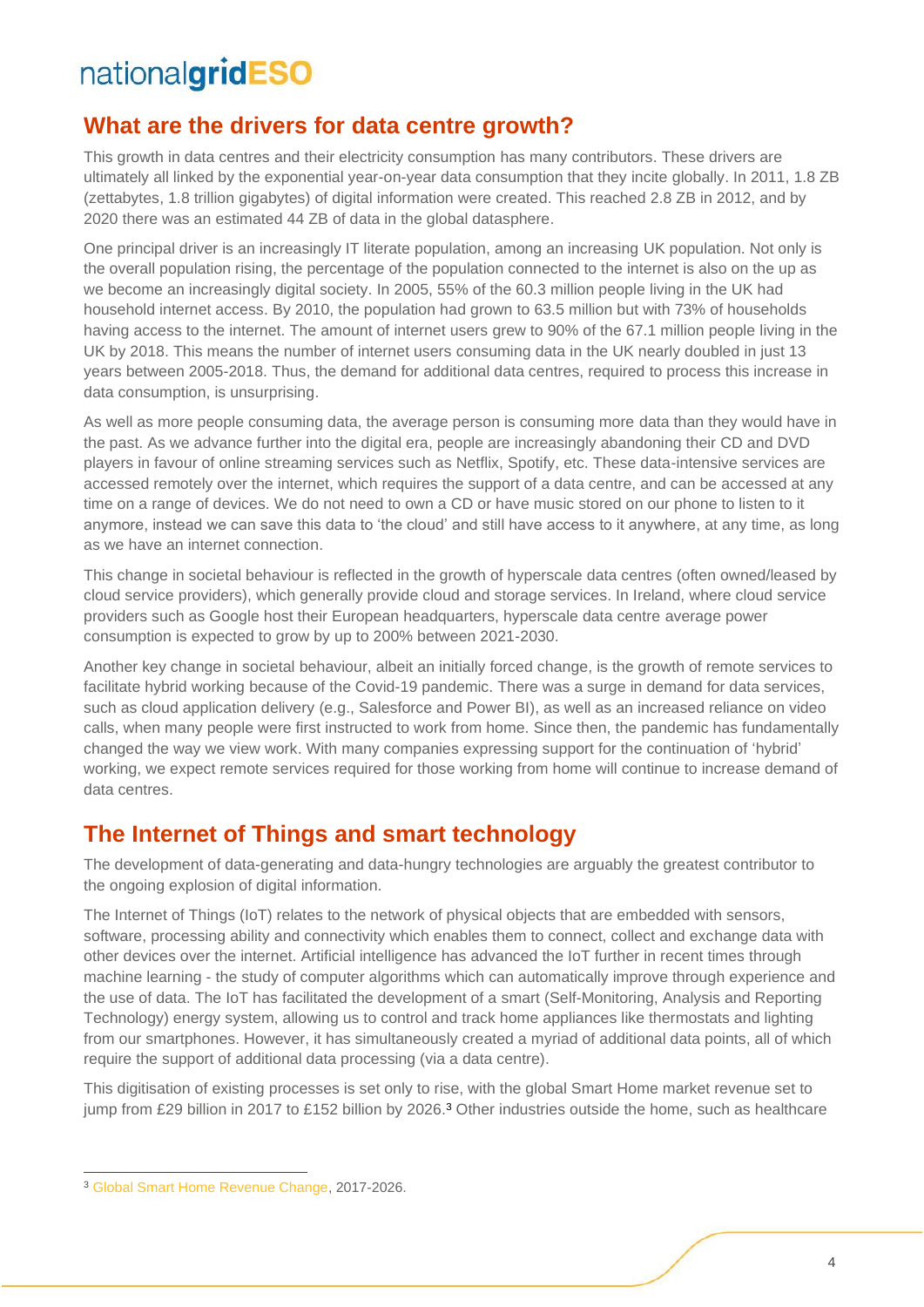and transport, are also being transformed by the IoT (e.g., autonomous vehicles), and are all consequently generating more data.

The adoption of smart solutions across society is also growing the demand for 'edge' computing and thus the latest class of data centre – the edge data centre. <sup>4</sup> With a rapidly growing number of devices able to connect to each other via the IoT, more of them appear at the 'edge' of the digital network, producing more data at these endpoints and creating new challenges for the traditional network. This drives the demand for edge computing, which delivers computing capabilities to local endpoints of a network through which greater performance, lower latency and lower cost is obtained. This is achieved through small, locally distributed edge data centres, which can deliver cached content and cloud computing resources. The proximity between edge data centres and end users allows for rapid content delivery. This provides a greater user experience, whilst also relieving parts of the traditional network that can return to being focussed on less time-sensitive data and more big data analytics.

Many smart home devices such as smart bulbs or smart speakers require low-level processing work; requests are sent from the device to servers owned by the smart device operator in a data centre which could be some distance away. Through edge computing, such devices can receive and process a user's request entirely on the appliance itself.

Despite the network efficiency gains made by edge computing, overall data consumption and thus demand for data centres can still rise. This is because the greater user experience achieved by edge computing can ultimately increase its demand, accelerating the growth of the IoT and consequently the generation of more data – a phenomenon known as the Jevons paradox.<sup>5</sup>

### **What next?**

There is still about a lot of uncertainty about the future of the GB data centre sector. Despite there currently being no central data centre governing agency, we have still acquired valuable insights into the current and future British data centre landscape through new industry stakeholders and market research.

We intend to build on our data sets and projections concerning data centres in FES 2022, refining the range given in Figure 1, covering a credible range of outcomes for growth across the four FES scenarios. We will continue to improve our modelling in this area for FES 2022 and beyond, and are keen to hear from stakeholders with insight in this area or who would like to discuss our forecasts.

We will improve the accuracy of our forecasts for new data centre capacity, and how much power consumption this new capacity will equate to. Understanding how long it will take data centre owners to build out their centres to maximum power consumption could be key to improving our forecasts of annual consumptions from 2030-2050. In addition to annual data, we plan to look at data centre usage at more granular, daily, seasonal, and regional levels. Understanding the impact of data centres at a more granular level will be important for predicting how they will affect energy supply issues during peak times, and therefore the balancing of a carbon free electricity system.

Stakeholder feedback has informed us of the relevance of future efficiency improvements when forecasting future data centre electricity consumption. A closer inspection of this is needed to understand the true impact these gains will potentially have. There is currently a significant gap in industry projections of how much efficiency gains will curtail future data centre electricity consumption. While some may point to efficiency and PUE<sup>1</sup> ratings showing signs of stagnation in recent years, along with some predictions of Moore's law ceasing to be relevant as early as 2025, others will point to innovations such as liquid cooling technology - which can potentially support ongoing energy efficiency improvements.

<sup>4</sup> Edge data centres are an emerging, relatively smaller class of data centre facility which are located close to the populations they serve. An edge data is typically one of many in a wider, complex network which are ultimately linked to a larger, central data centre.

<sup>&</sup>lt;sup>5</sup> The Jevons paradox is most widely known in environmental economic circles. It occurs when government policy or technological progress increases the efficiency with which a resource is used, but the rate of consumption of such resource rises due to increasing demand.